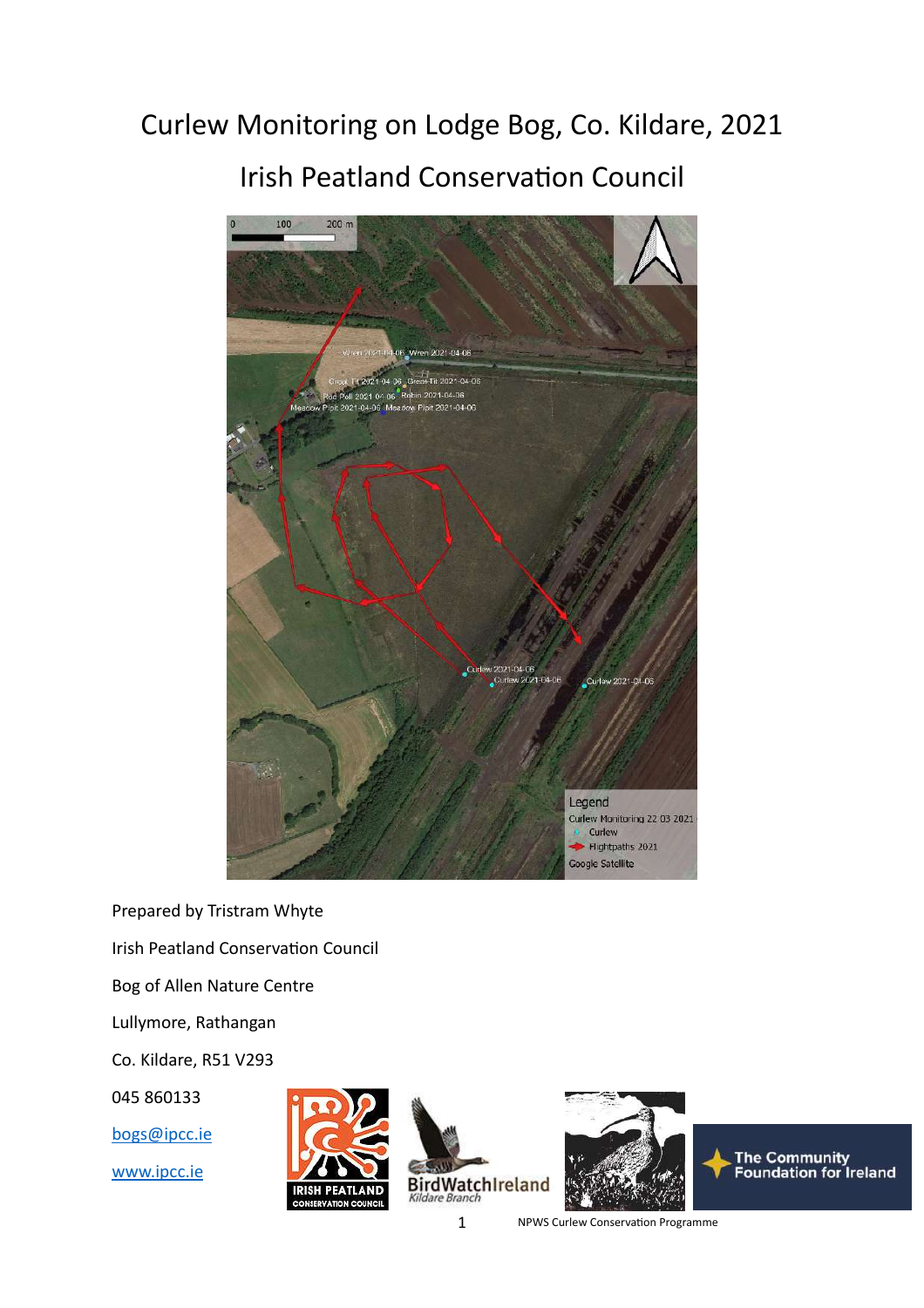# **Contents**

| <b>Acknowledgements</b> | $\overline{2}$ |
|-------------------------|----------------|
| Introduction            | 3              |
| <b>Methods</b>          | 4              |
| <b>Results</b>          | 7              |
| <b>Conclusion</b>       | 9              |
| <b>References</b>       | 10             |

Citation: Whyte, T, 2021. Curlew Monitoring on Lodge Bog, Co. Kildare 2021. Irish Peatland Conservation Council, Lullymore, Rathangan, Co. Kildare.

Front Cover: GIS Map of Curlew and other noted species recorded on 6/4/2021 during the survey.

## **Acknowledgments**

The Irish Peatland Conservation Council would like to acknowledge the support of the National Parks & Wildlife Service who helped facilitate this project through funding via the Curlew Conservation Partnership. We would also like to thank Kildare BirdWatch Ireland for their expertise, continual assistance and focus in the conservation of Curlew on Lodge Bog. We also thank The Community Foundation for Ireland for providing funding. All of the Irish Peatland Conservation Council's work in peatland conservation is backed by our Friends of the Bog , our work would not be possible without their continual support.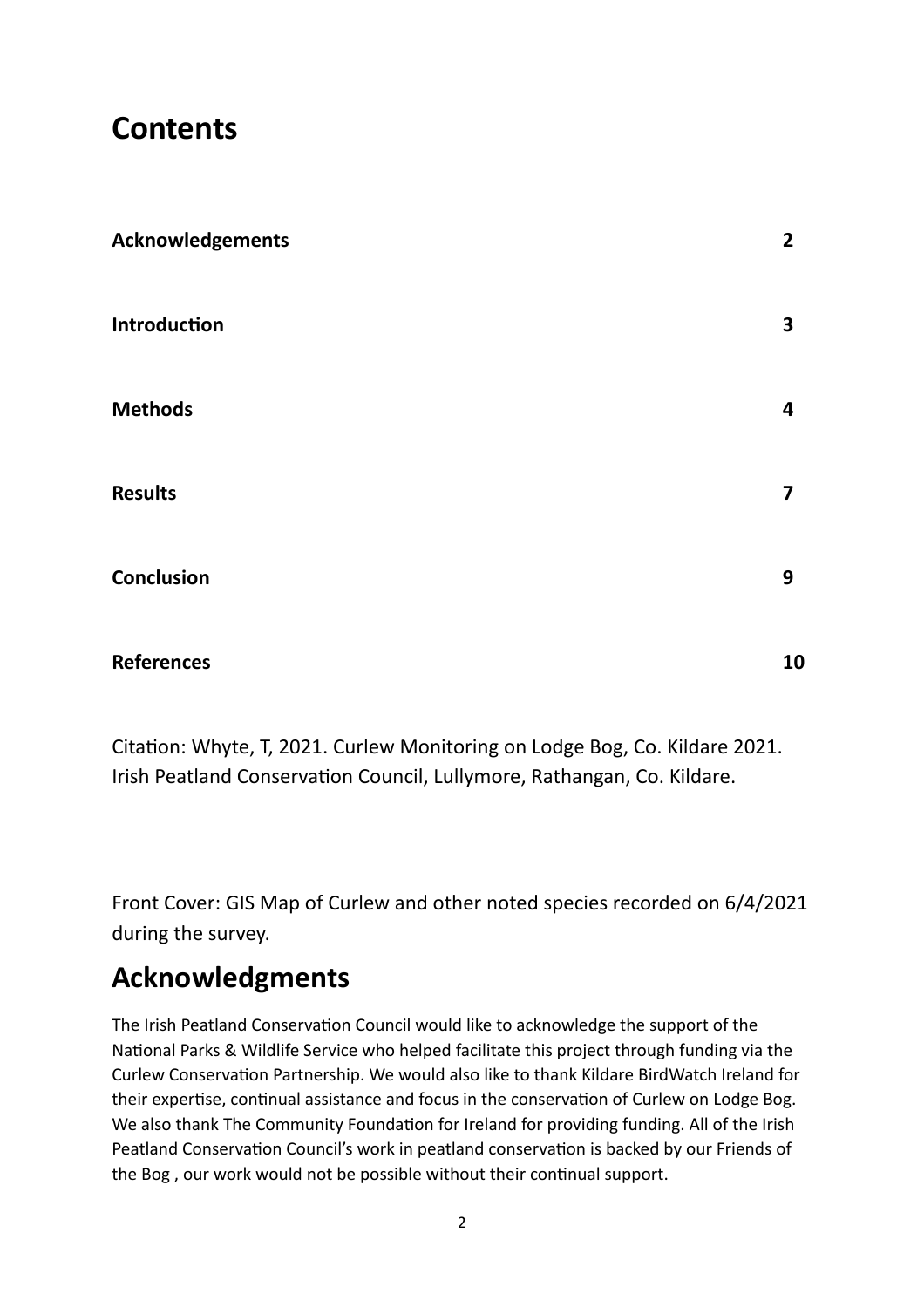# **Introduction**

Lodge Bog is a 35ha raised bog remnant of the Lullymore Bog which was once the largest complex of raised bogs within the Bog of Allen but is now mostly cutaway as a result of industrial development for electricity generation, domestic fuel and horticultural substrates. Lodge Bog is managed by the Irish Peatland Conservation Council for biodiversity and the other eco-system benefits that peatland has to offer such as carbon protection and climate change mitigation. It is located in Lullymore between Rathangan and Allenwood along the R414 and is used by the Irish Peatland Conservation Council to demonstrate best practice in raised bog management/restoration and to raise awareness of the importance of peatland as a keystone habitat within the environmental landscape of Ireland.

Lodge Bog has supported a small population of Eurasian Curlew (*Numenius arqata)* during the breeding season since at least 2005 when ownership of Lodge Bog was transferred to the Irish Peatland Conservation Council from Bord na Móna and preliminary faunal surveys took place as part of the preparation of the Lodge Bog Management Plan 2005-2010 (Hurley, C, 2005). A further study in 2012 which was sponsored by Kildare County Council identified 3 Curlew (1 breeding pair and juvenile) and reported evidence of breeding behaviour. The study also highlighted that the Curlew which utilise Lodge Bog have a strong preference for the site returning every year (O Corcora, T, 2012).

Curlew are Ireland's largest wader and are a relatively long-lived bird (~15 years). Unlike the large migrant population of Curlew which arrive in Ireland's coastlines and inland wetlands to over-winter the harsh weather of Scotland or Scandinavia before returning to their home country to breed, the native population do not leave Ireland. The indigenous population predominately arrive at their home site in March (as they show high site fidelity) to attempt their natural breeding behaviours, which if successful, is usually completed by mid-July (The Curlew Task Force, 2019). It is generally thought that the native population, once the nesting season has finished, will over-winter on the coasts or at inland wetland sites.

The population of Eurasian Curlew within the Republic of Ireland has seriously deteriorated. It is estimated that during the 1980s there were as many as 3500-5500 resident breeding pairs but between 2015 and 2017 only 138 breeding pairs were identified during the first ever national breeding Curlew survey commissioned by the National Parks & Wildlife Service. This defines a 96% decline in the national population over a period of approximately 35 years (O'Donoghue, B.G. and Carey J.G.J., 2020). Curlew are red-listed within the Birds of Conservation Concern in Ireland and are the only Irish bird to be red-listed within the IUCN red-listed species. Curlew are listed as an Annex II Species under the EU Birds Directive (2009/147/EC) and also avail of national protection under the Irish Wildlife Act and the Birds and Natural Habitats Regulations 2011.

The Irish Peatland Conservation Council have been formally monitoring the annual return and behaviour of Curlew on Lodge Bog since 2015. In 2021 the National Parks & Wildlife Service has sponsored the monitoring and data collection of Curlew behaviour on Lodge Bog during the nesting season of 2021 and the digitization of 5 years of data into a modern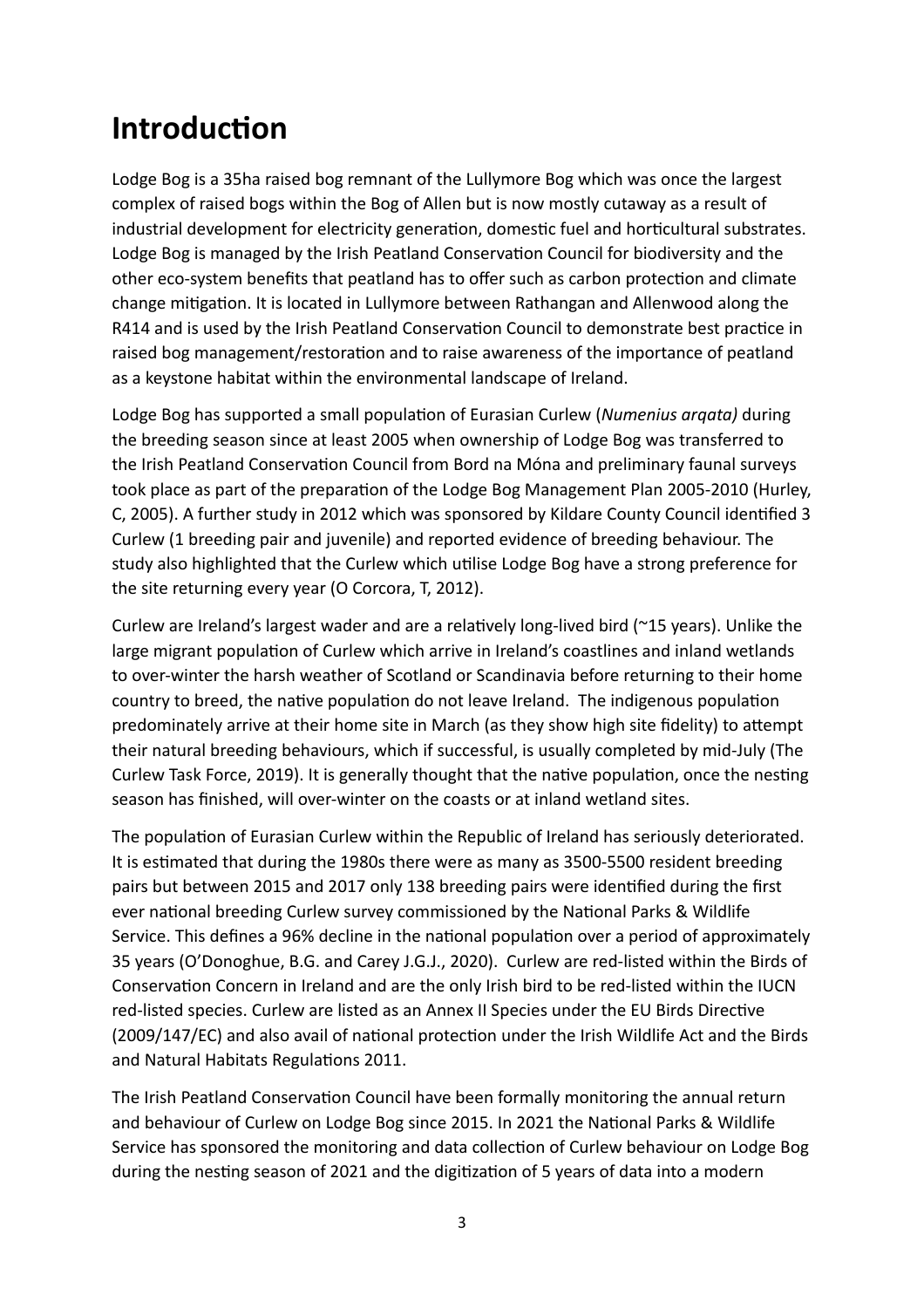Geographical Information System format which can be used in further research feeding into the national effort to learn more about the ecological requirements and issues surrounding Curlew conservation.

# **Methods**

#### **Study Area:** Lodge Bog Co. Kildare **Grid Ref:** N 71351 26274

Figure 1: Aerial imagery showing the location of Lodge Bog (in red) situated along the R414 between Rathangan and Allenwood in Co, Kildare.



Lodge Bog was never industrially developed, but it was ditched in preparation by Bord na Móna. Since ownership was transferred to the Irish Peatland Conservation Council in 2005 over 200 dams have been installed within 4km of drains. This is to raise the water table and restore the hydrological and ecological functioning of the raised bog. Figure 2 shows that to the North the bog is bounded by the R414 and the industrial cutaway. To the East Bord na Móna have begun re-wetting cutaway and there is now open water all year round. To the West Lodge Bog slopes to meet the agricultural land of Lullymore Island.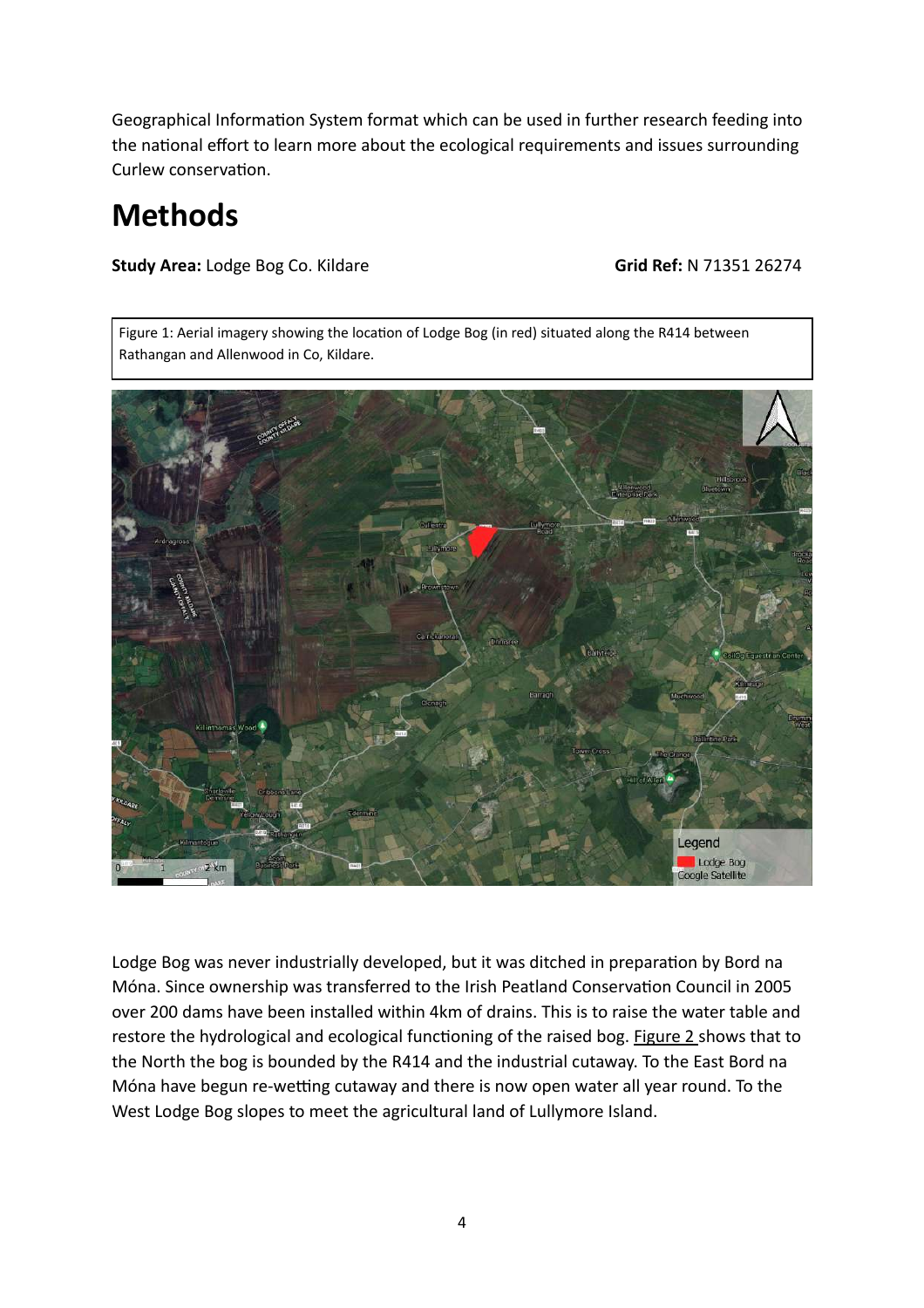

Figure 2: Aerial imagery showing the boundary of Lodge Bog and the location of the boardwalk where daily surveys took place. To the East of Lodge Bog is the re-wet Bord na Mona Wetlands while to the West the raised bog meets the mineral agricultural soil of Lullymore Island. The North is bounded by industrial cutaway, only separated by the R414.

### **2021 Survey Methods**

The boardwalk at the Northern entrance to Lodge Bog, accessed by the R414, was the location of the daily Vantage Point survey.

Between 8.30am and 9am Monday to Friday qualitative weather descriptions, visible and audible bird/animal sightings and threats/predators were recorded using the Survey Sheet (Figure 3).

Number of individuals and their behaviour were recorded along with flight paths. This information was recorded on the Survey Sheet map.

Pentax SP 10x50 Binoculars were used.

Curlew sightings from IPCC staff and volunteers during field work at different times was also recorded.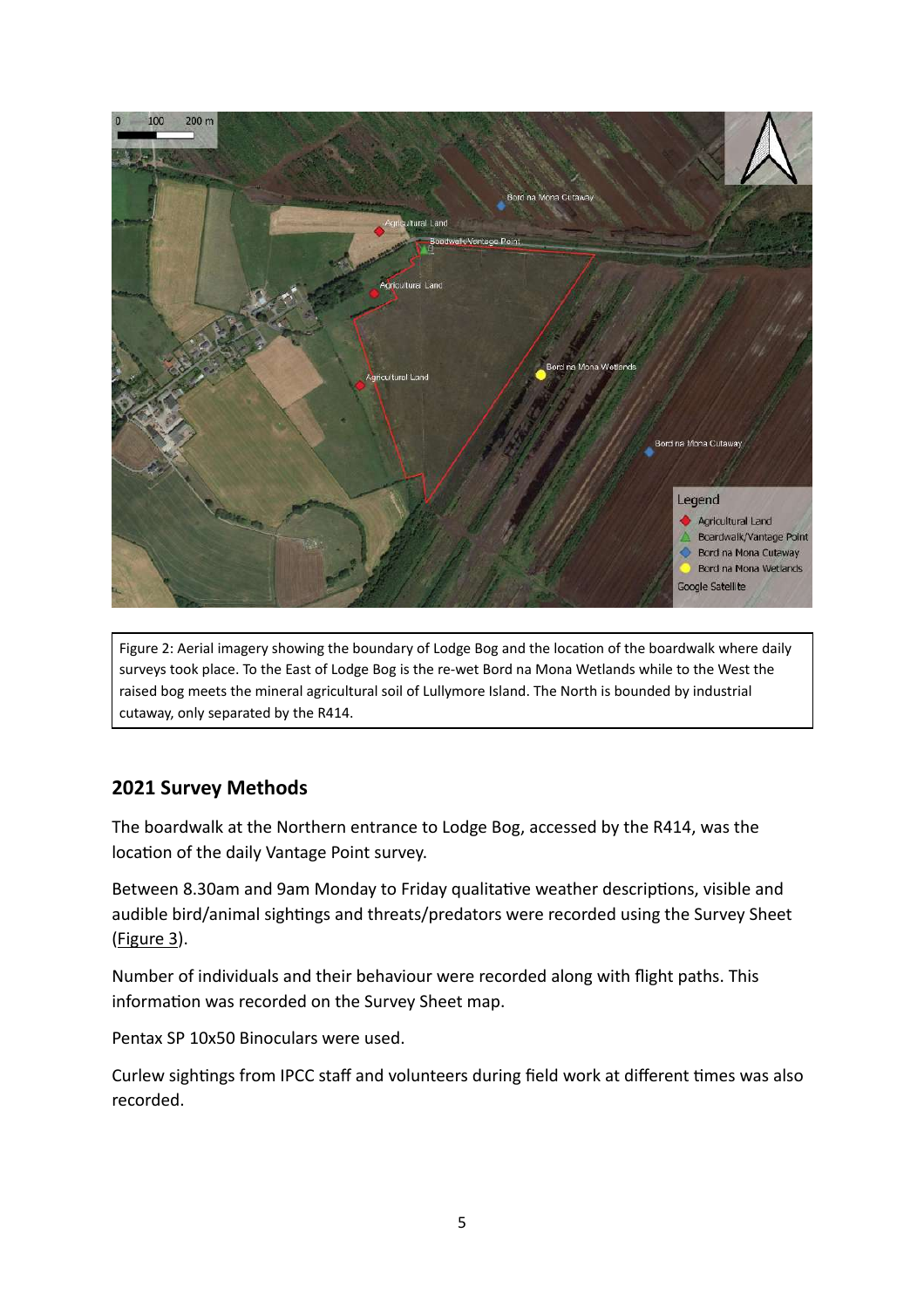|   | Curlew Survey 2021 |         |               |                                                               |
|---|--------------------|---------|---------------|---------------------------------------------------------------|
|   | Date:              |         | Time:         |                                                               |
|   | Recorders:         |         | Survey No.:   |                                                               |
|   | Temp:              | Wind:   | Rain:         | .<br>Alexander actividuales marked<br>3 (worst) to 10 (best). |
|   | Sun:               | Clouds: | Weather Desc- |                                                               |
|   | SightNo.           | Species | Behaviour     | No. of Individ.                                               |
|   |                    |         |               |                                                               |
|   |                    |         |               |                                                               |
|   |                    |         |               |                                                               |
| m |                    |         |               |                                                               |
|   |                    |         |               |                                                               |
|   |                    |         |               |                                                               |
|   |                    |         |               |                                                               |
|   | Threats:           |         |               |                                                               |
|   |                    |         |               |                                                               |

Figure 3: The 2021 Curlew Monitoring Survey Sheet.

### **Digitisation Methods**

The textual information recorded from each record was transferred to an Excel sheet for each year, from 2017-2021.

The species records and flight paths noted on each survey sheet over the 5 years was input into a Geographical Information System Database using QGIS (v3.14 initially but as it is open source and has an active development base it is updated regularly).

For each year, a Shapefile is provided for the species recorded showing their locations, the flightpaths and other features noted during the surveys such as the transect taken when looking for evidence of a Curlew nest.

Each Species Record can be paired to the qualitative information by creating a relationship using the Excel field "Record No", including the Flightpath layers, allowing one to filter visible layers by date or Record No. and/or species etc.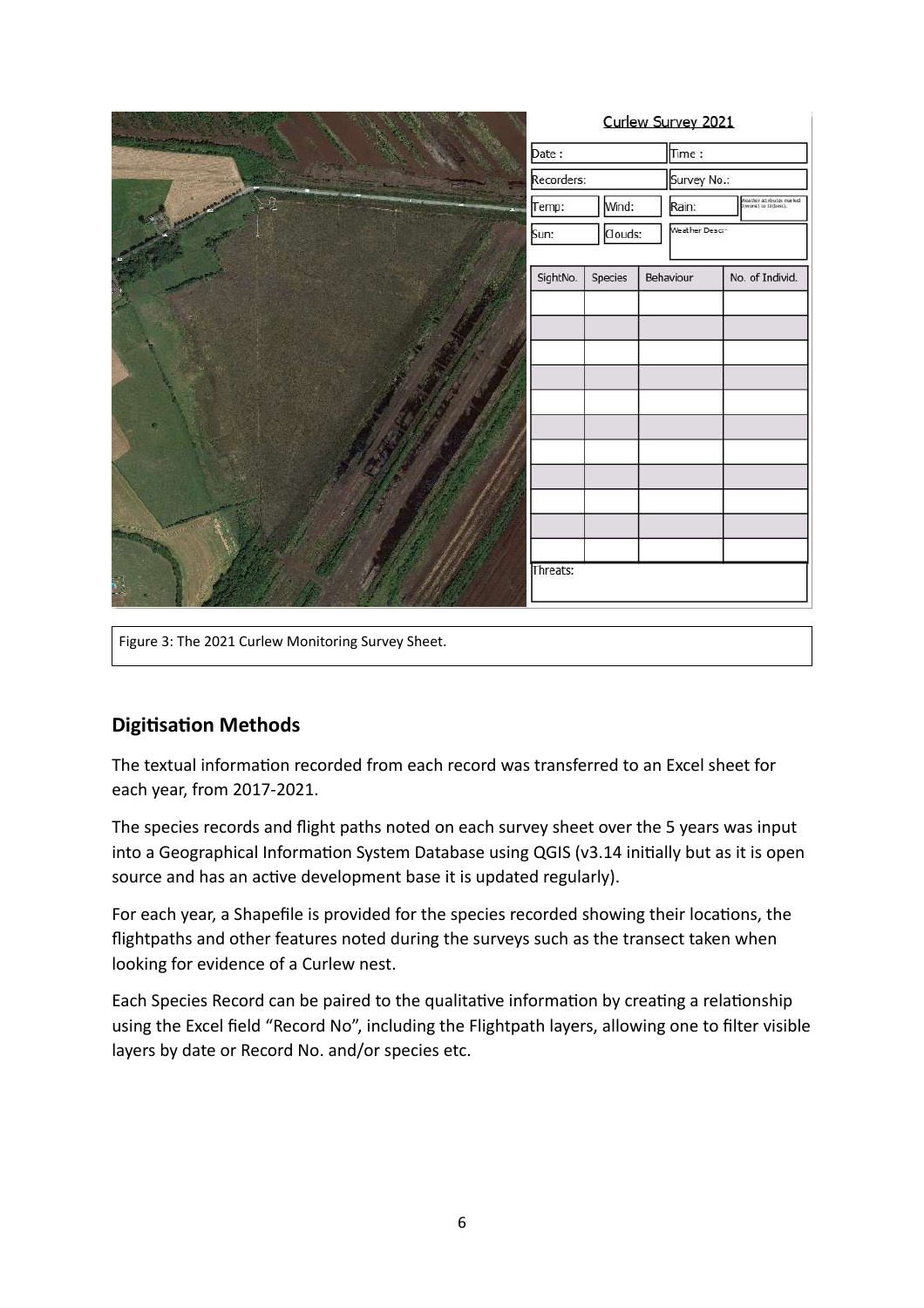### **Results**

In 2021 Curlew were recorded in 55 locations over or utilising Lodge Bog and surrounding habitats. There are 58 Survey records in total for 2021.

1st sighting =  $24/3/2021$  and last sighting =  $25/5/2021$ .

#### **Breakdown of Max Curlew Sightings at One Time**

| 1 Curlew | 20 Surveys |
|----------|------------|
|          |            |

- 2 Curlew = 8 Surveys
- $3$  Curlew  $=$  2

Other species recorded during the surveys include Meadow Pipit, Skylark, Wheatear, Cuckoo, Red Poll, Snipe, Stone Chat, Swallow, Yellow Hammer, Mallard and Lapwing.



Figure 4: All Curlew sightings recorded on Lodge Bog during the Surveys between 22/3/2021 and 4/6/2021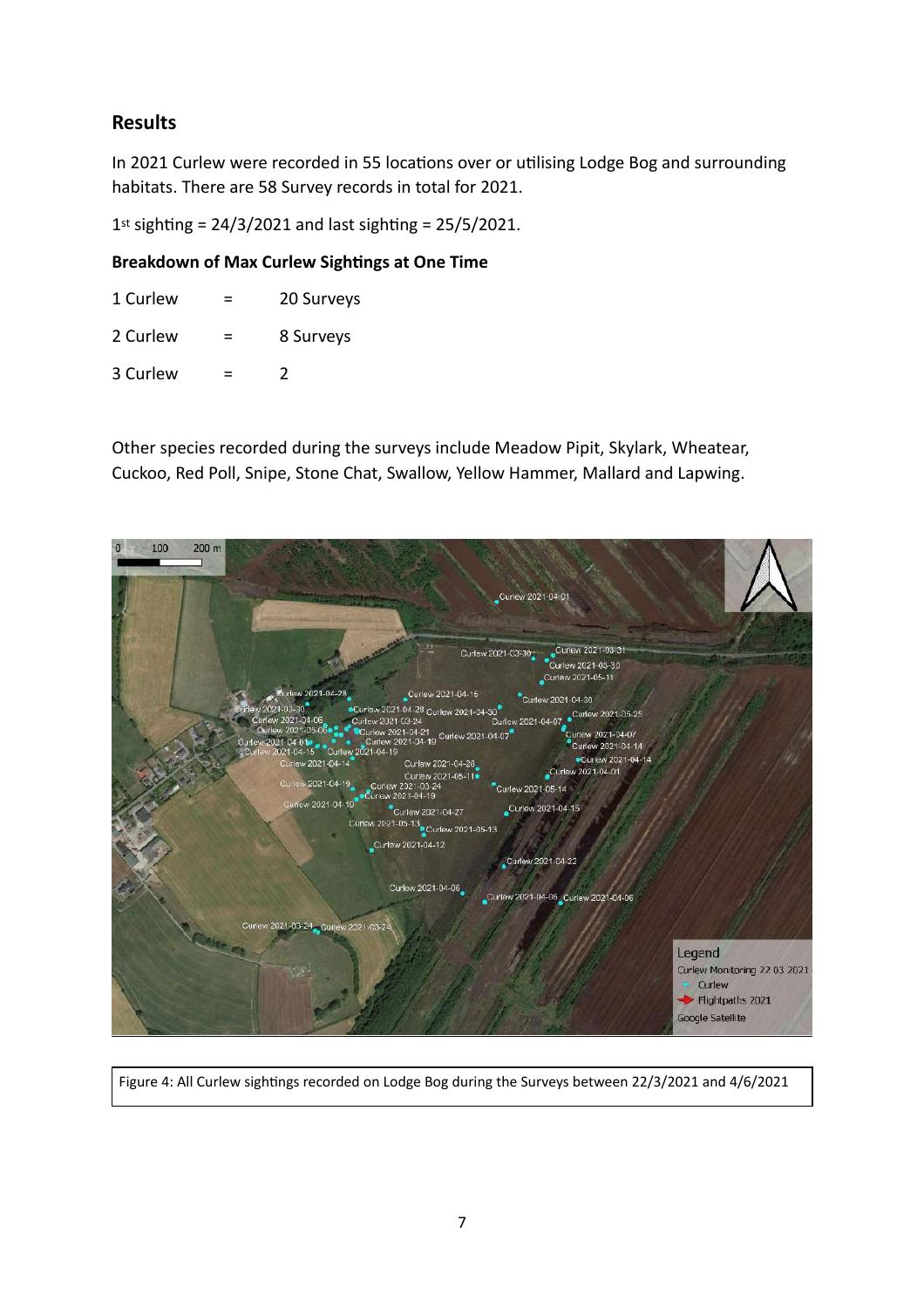

Figure 5: This map shows the transects taken over the 2021 survey period.

### **Transects**

On the 31/3/2021 Dennis Judge (Kildare BirdWatch Ireland) and Tristram Whyte (IPCC) walked the North edge of Lodge Bog as we had both either heard or saw a possible Curlew. No bird was risen while walking the transect.

On 13/5/2021 TW and Kildare BirdWatch Ireland (7 individuals in total) walked a long transect in an effort to find evidence of nesting. No nest was found throughout the site inspection but 2 Curlew rose from the South West area of Lodge and flew away East over the Bord na Móna Wetlands. They showed no mobbing behaviour and it was consensus that no nest or chicks were present (see Record No. 41).

On 26/5/2021 Tristram Whyte checked the electric fence to ensure it was still working. Fox tracks were witnessed.

### **Predator Management**

Possible predators that have been recorded include, Grey Heron, Rook, Buzzard, Jackdaw, Magpie and Kestrel. One Fox was seen.

Predators have been managed by Kildare BirdWatch Ireland and the National Parks & Wildlife Service. A Ladder (17/2/21) and Larsen (4/3/21) trap were installed on Lodge Bog similar to previous years where in 2021 33 Grey Crow and 7 Magpies were removed from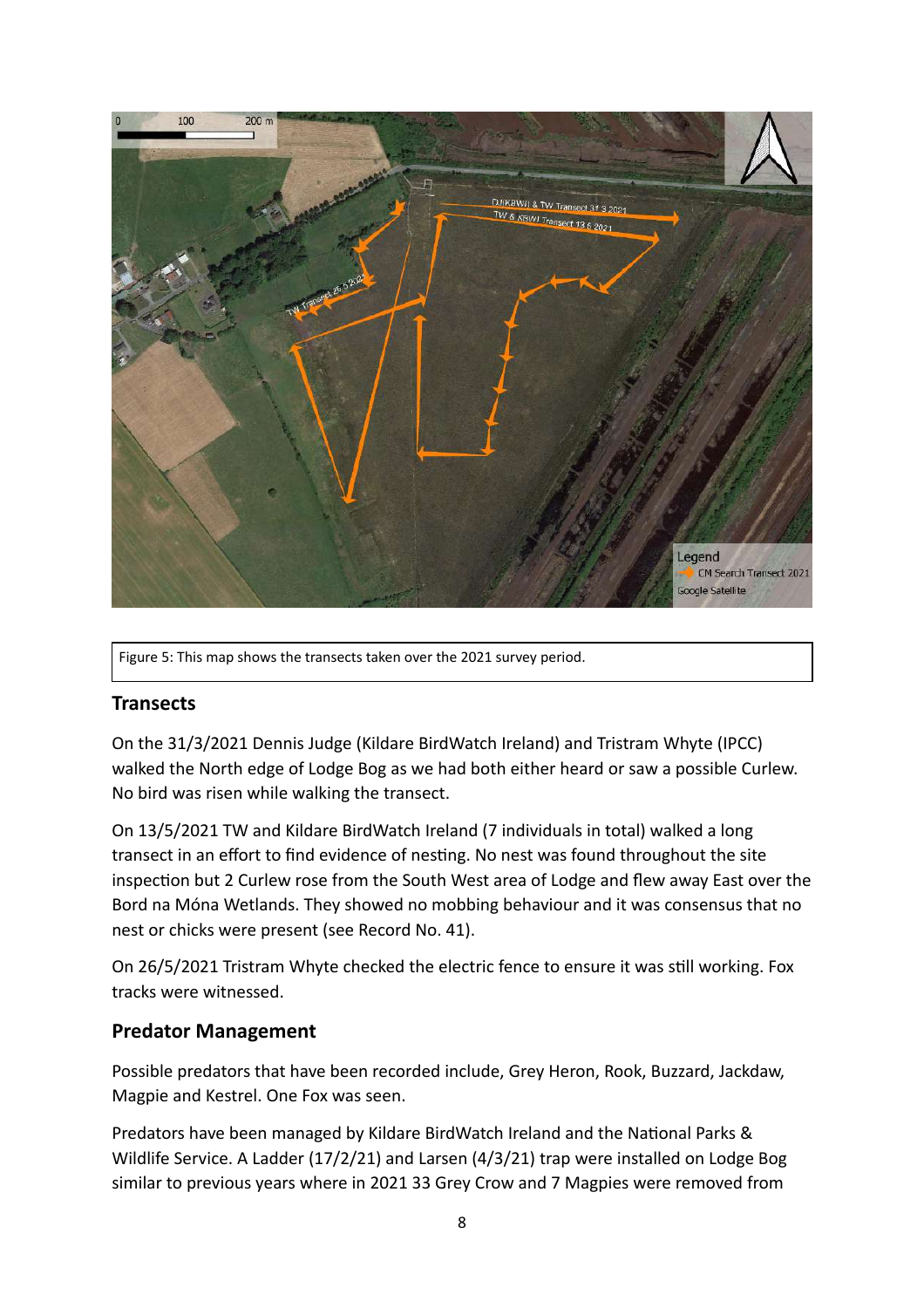site by Kildare BirdWatch Ireland while the National Parks & Wildlife Service removed 5 Foxes on the night of 2/2/21 and a further 2 Vixen by 5/2/21. On 18/2/21 National Parks & Wildlife Service removed a further 2 Foxes. A Fox was also removed from site 3/3/21.

 On 1/3/2021 during the survey a Fox was witnessed investigating the Ladder Trap. On the 23/3/2021 a Buzzard was witnessed investigating the Ladder Trap.

While Buzzards have been recorded during the surveys they were not as prominent as previous years.

### **Threats**

During decommissioning works of Bord na Móna diggers have been operating within the industrial cutaway which may be an audible disturbance.

Cattle managed within the private agricultural land to the west of Lodge Bog numbered over 20 at times, this could be a danger to ground nesting birds and causing habitat degradation.

An electric fence was installed (22/3/2021) as in previous years to stop horses and ponies using the paddock to the North West moving onto the bog which could possibly disrupt the ground nesting behaviour of birds. On the 26/5/2021 fox tracks were found along the electric fence.

# **Conclusion**

No full nesting behaviour was witnessed during the survey period. Evidence from Kildare BirdWatch on the behaviour seen hints that while the male was attempting to encourage the female (whiter rump, pers. com. Tom McCormack, KBWI) to nest (scraping) she showed no interest and instead preferred to feed in the North West agricultural/bog lag zone. The Curlew did not spend much time on the bog surface as recorded in previous years (The Curlew were also not recorded utilising the agricultural area across the R414 which was used quite a lot in previous years.). This could be due to a number of factors. Food availability in the agricultural area (due to poaching and over-grazing) maybe be affected by intensive farming, abundance of predators may have dissuaded them or halted any attempt to breed early on (no nest/scrapes or predated eggs were found) and the Curlew may be showing signs of senescence as this has been recorded across some of the remaining Curlew conservation areas in Ireland in 2021 and previous years (pers. com Barry O'Donoghue, NPWS). Predators were managed early on before the Curlew arrived but Grey Crows, Magpies, Buzzards, and Foxes could still be found on site right throughout the ground nesting period. The scrub zones and occasional tree on the private portion of Lodge Bog is also facilitating predator vantage points.

As the Curlew were first officially recorded in 2005 the breeding pair could be over 15 years old reaching the end of their lifespan. The once juvenile Curlew that has joined them in previous years has not been recorded as much this year but anecdotal evidence suggests